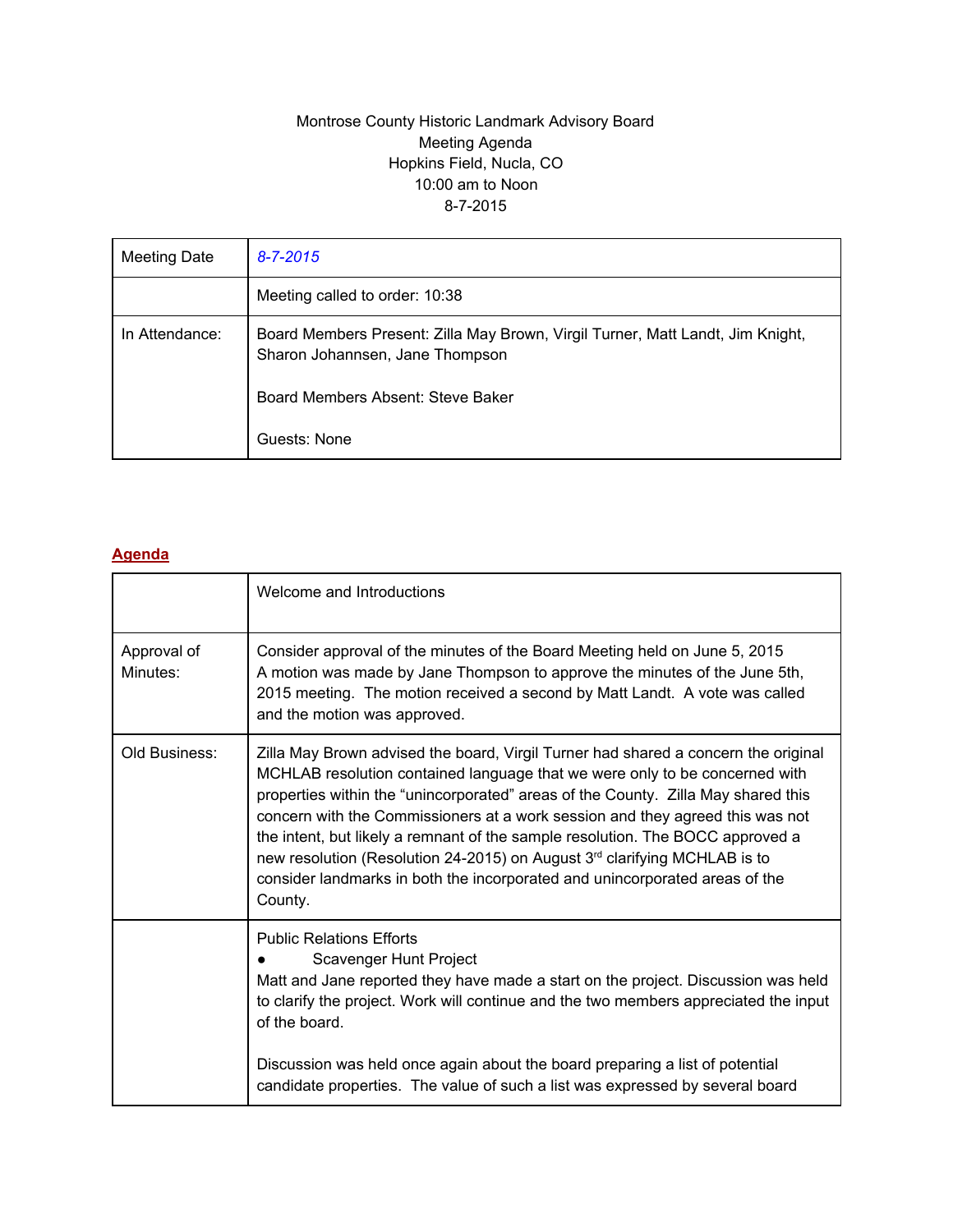|                     | members, but most agreed a property should be added to the list only with the<br>property owner's consent. It was recommended a list for the west end of the<br>county could be held with the Rim Rockers Historical Society and the east end with<br>Montrose County Historical Society. The list would be made up of potential<br>candidates for the landmark registry and only after receiving written consent from<br>the property owner to be added to this list. Consensus was reached to pursue this<br>approach. |
|---------------------|--------------------------------------------------------------------------------------------------------------------------------------------------------------------------------------------------------------------------------------------------------------------------------------------------------------------------------------------------------------------------------------------------------------------------------------------------------------------------------------------------------------------------|
|                     | Final Application Status - Virgil Turner reported revisions were made to the draft<br>application after review at the June 5th meeting. Additionally a revision date will<br>be added to the application to denote the most current version. Matt Landt made a<br>motion and Sharon Johannson seconded the motion to approve making the<br>application public. The motion was approved.                                                                                                                                  |
|                     | Press Release - Virgil Turner will prepare a draft and distribute to the board as well<br>as work with the county to develop a web page on County's web site. Once the<br>press release is approved by the board we will work with the county to release the<br>information to the media.                                                                                                                                                                                                                                |
| <b>New Business</b> | Montrose County Historical Society Meeting - Zilla May Brown discussed an<br>opportunity to present a program on the work of the MCHLAB to the Montrose<br>County Historical Society at its December 2 <sup>nd</sup> meeting. Jane Thompson made a<br>motion to have the MCHLAB prepare and make a presentation at this meeting.<br>Matt Landt seconded the motion. It was approved.                                                                                                                                     |
| <b>Action Items</b> | <b>Review Action Items</b><br>Action items were reviewed and those items which were considered complete were<br>marked as such.                                                                                                                                                                                                                                                                                                                                                                                          |
|                     | Next meeting date: October 16, 2015 2-4 pm Centennial Meeting Room                                                                                                                                                                                                                                                                                                                                                                                                                                                       |
|                     | Meeting was adjourned at: 11:56 am                                                                                                                                                                                                                                                                                                                                                                                                                                                                                       |

## **Minutes from Previous Meeting**

#### **See minutes at:**

[https://docs.google.com/document/d/1AGZh2J9tXlEXWmJvIbkS1o4yUxMt6eznuVnShf23ngc/edit?usp=sh](https://docs.google.com/document/d/1AGZh2J9tXlEXWmJvIbkS1o4yUxMt6eznuVnShf23ngc/edit?usp=sharing) [aring](https://docs.google.com/document/d/1AGZh2J9tXlEXWmJvIbkS1o4yUxMt6eznuVnShf23ngc/edit?usp=sharing)

# **Open Action Items**

\* Update for every meeting. will be reviewed on the next meeting. items that will not be closed will be *copied to the next minutes document.*